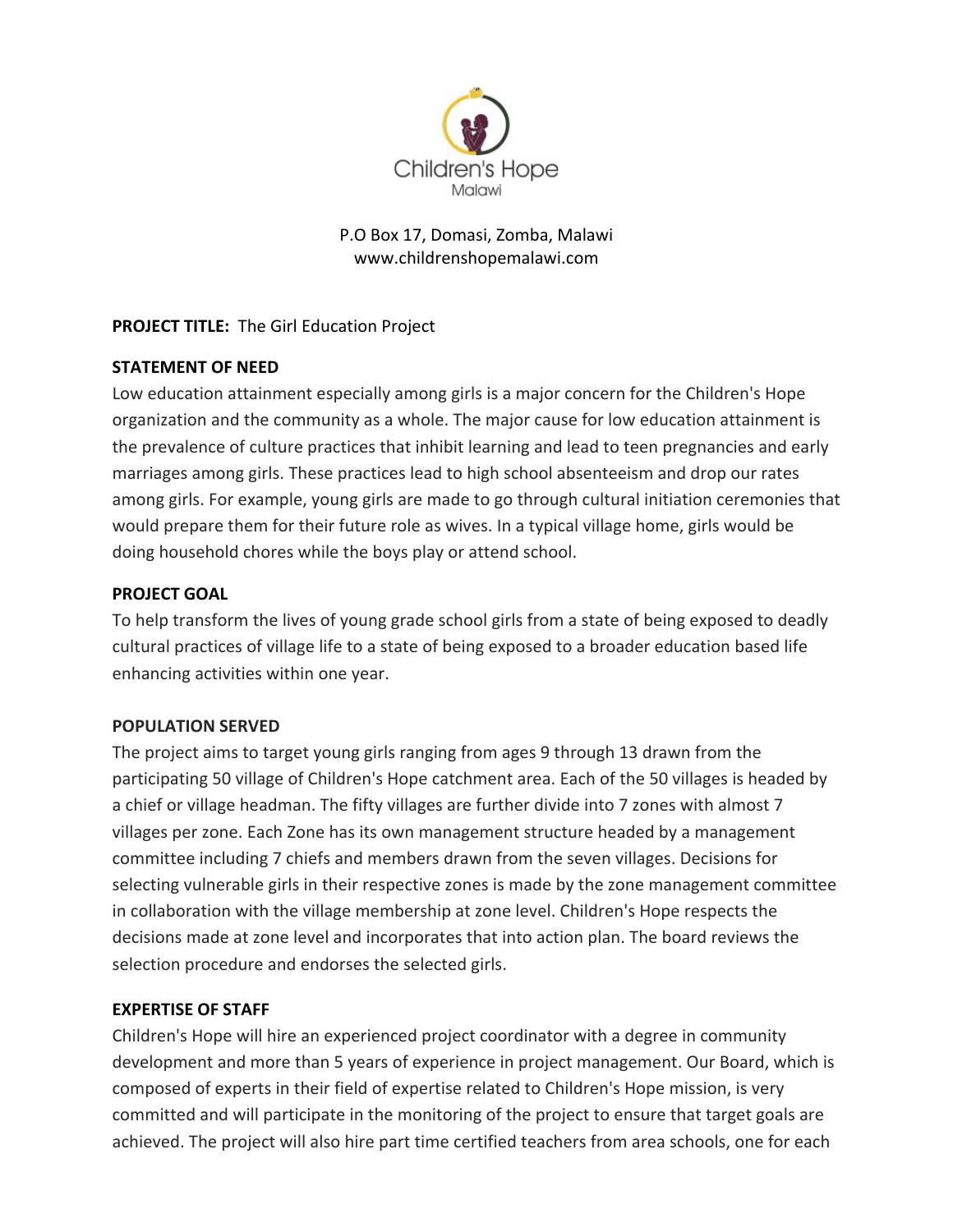of the seven center to conduct the day to day activities of the programs which will run after school hours from 2 to 6 pm Monday through Friday and special activities for Saturday from 8 am through 4 pm. Volunteers will participate in this program and may require minimal training.

## **CAPACITY BUILDING**

We closely model our agenda with UN's sustainable Global Goals to strategically reduce dependence on direct aid over time. Our current staff is comprised of highly specialized experts in their respective fields. However, we'd like for this grant to support the development of an internal program to support our existing staff and project managers to oversee sustainable training initiatives to recruit and train new staff with an innovative and creative vision. This level of sustainability will make us more competitive in future grants simply by having a framework in place to recruit, retain and provide continual training for our staff beyond their areas of expertise. It would enable us to work more closely with and strengthen partnerships with Malawi government (specifically, Ministries of Health, Education and Gender), other NGOs and development aid agencies (DIGNITAS, PEPFAR, USAID, and UNAIDS) and thus create a sustainable platform for retention of staff and programs.

## **MONITORING AND EVALUATION**

The project strategy will use a result based oriented monitoring system and will include a midyear and final evaluation. The project results will be reported on monthly basis to project management, quarterly to key stakeholders including donors, the board, chiefs, and annually to all other stakeholders. The project development will recruit 7 community field monitors who will work with communities, and village sub- committees. They will record and collect information on a monthly basis and submit this information to the Project Coordinator who will compile monthly reports as part of project records. Positive indicators will be change in attitude towards education as measured by declined drop-out rates or absenteeism during the first month of project implementation. The village development committee and chiefs will be briefed about progress through their quarterly meetings. The midterm and final evaluation will be undertaken by external evaluates and will then be reported to key stakeholders.

| <b>CATEGORY</b>                   | <b>DESCRIPTION</b>                                                                                                                                                   | AMOUNT IN USD \$ |
|-----------------------------------|----------------------------------------------------------------------------------------------------------------------------------------------------------------------|------------------|
| Sensitization and<br>Mobilization | transporting officials to sensitize<br>community, printing leaflets and<br>brochures. hire generators, visual aids,<br>pay facilitators, fuel for generators         | 200              |
| Infrastructure and<br>Venues      | Repair and prepare venue buildings,<br>village paths and footbridge for a safe<br>crossing especially during the rainy<br>season. Repair water points and sanitation | 500              |

## **BUDGET AND EXPENDITURES**